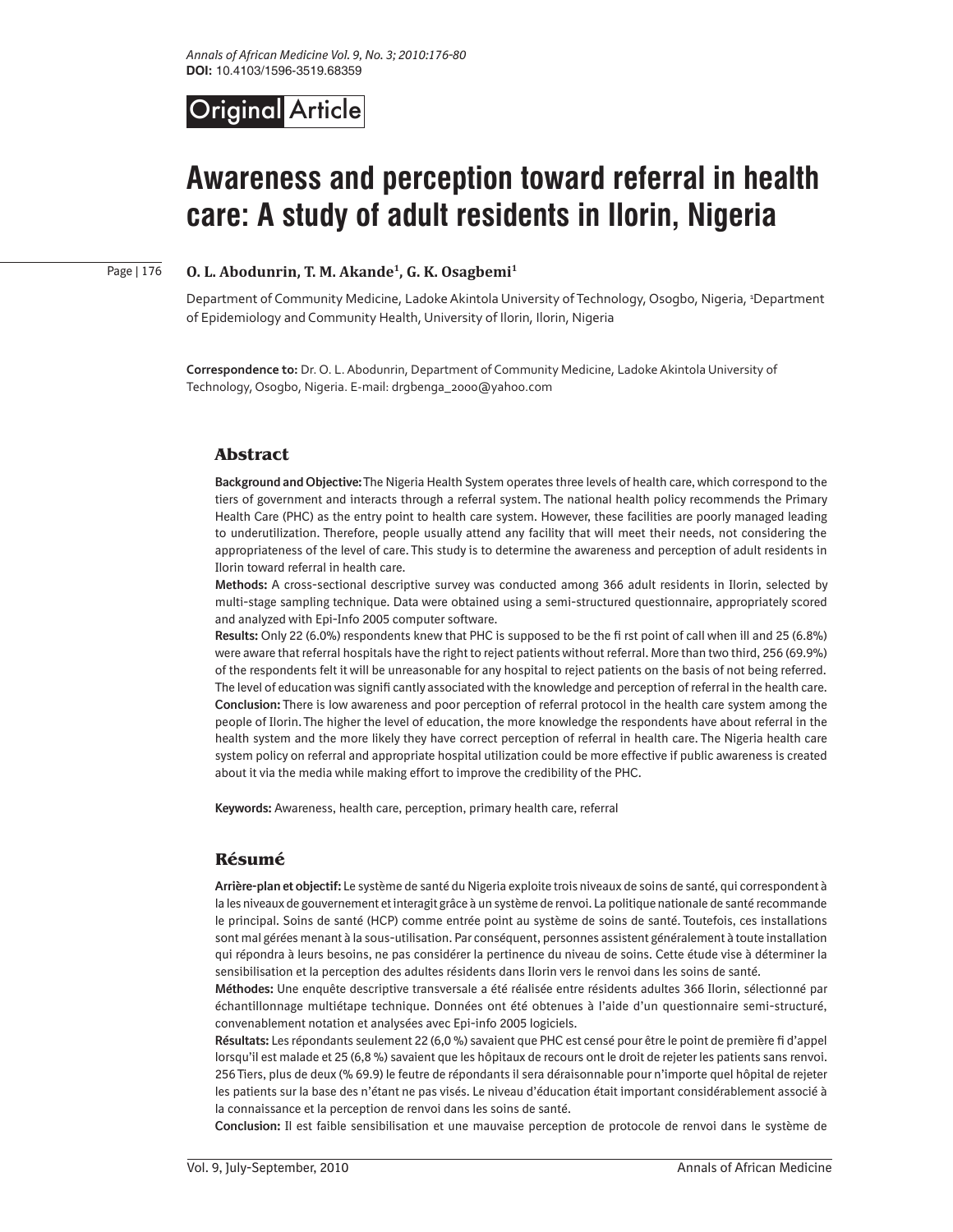soins de santé parmi les gens de Ilorin. Plus le niveau d'éducation, de la connaissance plus les répondants ont sur renvoi dans le système de santé et les plus susceptibles d'avoir une perception correcte de renvoi dans les soins de santé. Les soins de santé du Nigeria système politique sur le renvoi et l'utilisation appropriée d'hôpital pourrait être plus efficace si la sensibilisation du public est créée. sujet via les médias tout en faisant des efforts visant à améliorer la crédibilité de la HCP.

**Mots-clés:** Prise de conscience, de soins de santé, de perception, de soins de santé primaires, de renvoi

# **Introduction**

The Nigeria Health System operates three levels of health care, namely, the primary, secondary and tertiary levels, which interact through a referral system.[1,2] The Primary Health Care (PHC) is the entry point to health care system and ideally should be able to provide majority of the essential and basic health care services. The secondary level hospitals are to provide general out- and in-patient services accepting referrals from urban and rural PHC, while tertiary hospitals are to provide specialized services to referrals from secondary hospitals. The national health policy is based on the principle of equity and social justice and the PHC has been recommended as the tool to achieve this. By this, everyone, irrespective of geographical location and socioeconomic status, is expected to have access to quality health care service.2 Referral is a continuum of care in which case a health care worker assesses that his client may benefit from accessing additional or expert services elsewhere.[3,4] Ordinarily, referral centers should only deal with referred cases except in emergencies.[3]

However, the Nigeria health system is faced with the challenge of Inverse Care Law in which case people who need health care the most have the least access to it mainly as a result of poor administration and management.[5] Firstly, the PHC facilities are still inadequate with about 30% not within 5 km from any health facility, and even when they are available, they are inaccessible due to poor road network and topography (streams, rivers, hills),<sup>[6,7]</sup> In addition, they are poorly equipped, ill financed and inadequately staffed,<sup>[6]</sup> leading to poor performance and underutilization. The underutilization of the PHC has overburdened the higher levels of care and sometimes these higher levels find it difficult to compulsorily demand for referral before attending to patients, which should have been the ideal situation.<sup>[7,8]</sup>

In Nigeria, referral system can be said to be at best non-operational and there is just no continuity of care[9] and this contributes especially to increased maternal and child morbidities and mortalities. There is no proper link between the PHC and the secondary health facilities and in turn with the

tertiary.[9] Most major hospitals in sub-Saharan Africa, Nigeria inclusive, provide primary and preventive services, making them overlabored.<sup>[8]</sup> This is worse in the cities because "big" hospitals are there and members of the communities sometimes may not know the functional difference in the various levels of health care, whether one should be first contact or later visit.<sup>[10]</sup> If they do not have the correct knowledge, their utilization of these services will not be appropriate apart from other factors.

Determinants of choice of health facilities for care include personnel, proximity, laboratories, equipment, drugs, etc.<sup>[7]</sup> Therefore, people attend any facility that will meet their needs, not considering the policy guidelines or appropriateness of the level of care. For example in one study, it was discovered that 60% of users of a tertiary hospital in Zimbabwe<sup>[11]</sup> was for Malaria fever and only  $14\%$ of these Malaria cases had severe malaria and were appropriate for this level of care. Furthermore, there is usually no restriction of access to members of the communities seeking health care in many tertiary facilities without being referred from the lower levels of care. A study in Ilorin, Nigeria, by Akande<sup>[8]</sup> showed that out of 1175 new patients at consultant clinics, only 7.1% were referred. This resulted in overcrowding of the tertiary health facilities, with problems that can be managed at the lower levels. Not only the health care providers need to have adequate knowledge of the referral procedure of the health care system, but also the members of the community need to have appropriate awareness for its success. Studies on community's knowledge of referral in health care are rare. This study is therefore aimed to determine the awareness and perception of adult residents in Ilorin toward the policy on appropriate utilization of levels of health facilities through referral system.

# **Materials and Methods**

The study was carried out in Ilorin metropolis, a city in Kwara state which is in the North-Central zone of Nigeria. It is located between longitude 20 45` and  $6^0$ 4`E and latitude  $11^0$ 2` and  $11^0$ 45`N. It is situated about 302 kilometers north of Lagos, 602 kilometers south of Kaduna and 475 kilometers south of Abuja the federal capital. There are several health facilities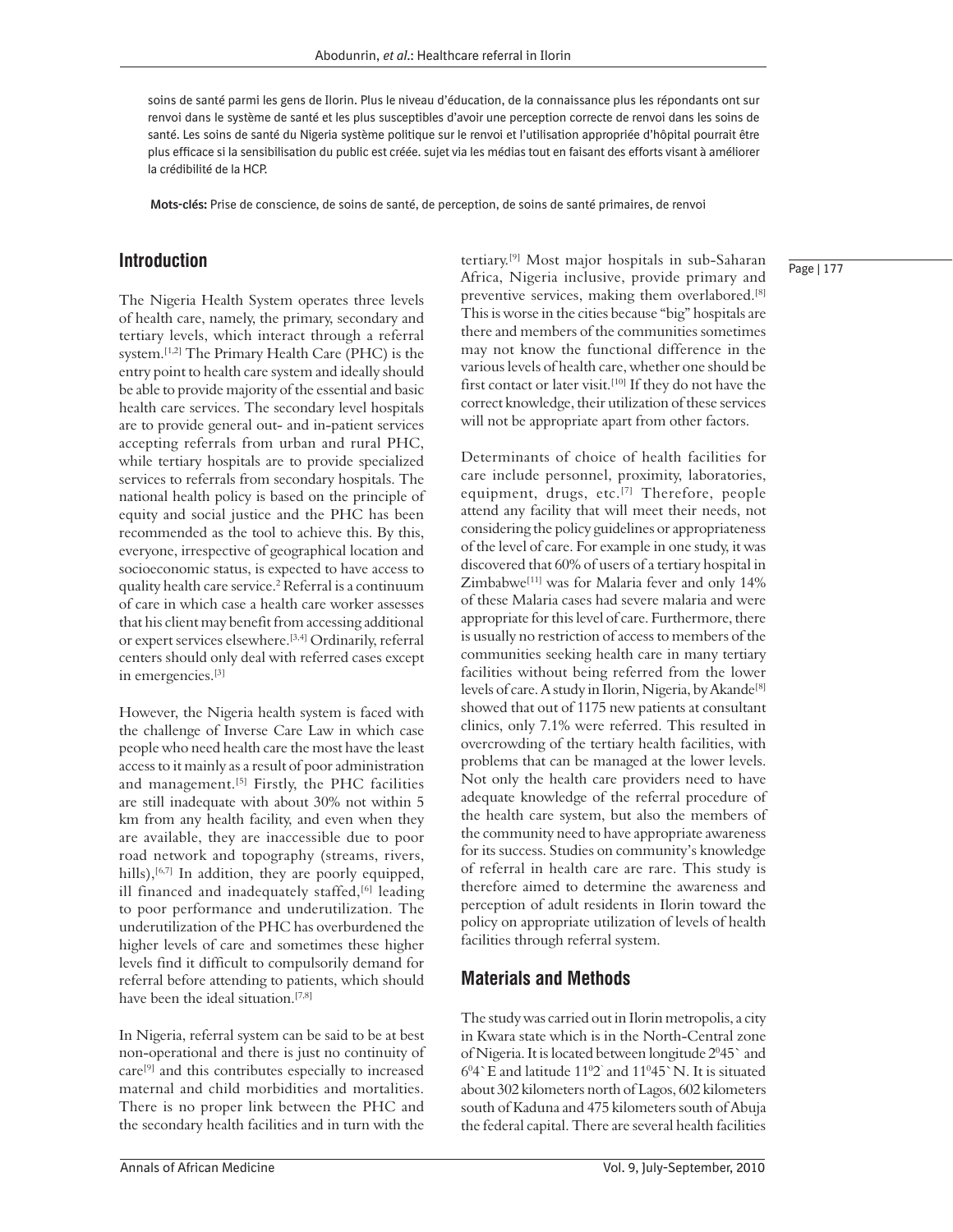within the city: one teaching hospital, two specialist hospitals, many secondary and primary health facilities including private hospitals. Most of these are within the urban area of the city.

This study was community-based with study population consisting of adults selected from both the inner core (low socio-economic status) and the outer core (high socio-economic status) of the city. All the health professionals were excluded in the study. The study design was a descriptive crosssectional survey. Through a multi-stage sampling technique, respondents were drawn from the three local governments that are in the metropolis. Selections were from both the inner and outer cores. For the outer core; 6 streets were selected through balloting while 4 were selected for the outer core; 15 houses were then selected through systematic sampling, every fifth house, in each of the streets. A maximum of 3 adults chosen by balloting were interviewed in the houses selected where there are more than 3 adults in a house but where there were less than 3, all the adults were interviewed. The data collecting instruments was a semi-structured questionnaire. A total of 400 questionnaires were administered (both self-administered and interviewer-administered, as appropriate). The data were validated and analyzed with Epi Info 2005 computer software package. Univariate and bivariate analysis (chi square statistical test) were done and presented in form of tables. Statistical level of significance was set at *P* < 0.05.

For knowledge score: out of the 9 knowledge questions asked, each correct response was awarded 1 mark. Good, fair and poor knowledge were respectively a score of 7-9, 4-6 and 0-3. For perception: 'agree' response was scored 2, 'can't say' was scored 1 while 'do not agree was scored 0; 'fully in support' was scored 3, 'somehow in support' was scored 2, 'indifferent' was scored 1 and 'not in support' was scored 0. Correct reason supplied scored 1 each. A total score of 6-10 was considered "Correct Perception" while 0-5 was considered as "Incorrect Perception"

# **Results**

All the 400 questionnaires that were administered were returned but 366 were correctly filled and suitable for statistical analysis, giving a response rate of 91.5%. The mean age of the respondents was  $33.62 \pm 4.21$  years while the male: female ratio was 0.89:1. Two hundred and sixteen (59.0%) respondents were from the inner core area of the city, whereas 150 (41%) were from the outer core part of the city. Other characteristics are as shown in Table 1.

| Table 1: Sociodemographic characteristics of the |  |  |
|--------------------------------------------------|--|--|
| $respondents (n = 366)$                          |  |  |

| icohnineirio (il – non)   |               |
|---------------------------|---------------|
| <b>Characteristics</b>    | Frequency (%) |
| Age group (years)         |               |
| $18 - 30$                 | 112 (30.6)    |
| $31 - 40$                 | 84 (23.0)     |
| $41 - 50$                 | 95 (26.0)     |
| $51 - 60$                 | 57 (15.5)     |
| >60                       | 18(4.9)       |
| Sex                       |               |
| Male                      | 172 (47.0)    |
| Female                    | 194 (53.0)    |
| Marital status            |               |
| Single                    | 204 (55.7)    |
| Married                   | 140 (38.3)    |
| Widowed/separated         | 22(6.0)       |
| <b>Educational status</b> |               |
| None                      | 55 (15.0)     |
| Primary                   | 106 (29.0)    |
| Secondary                 | 136 (37.2)    |
| Tertiary                  | 69 (18.8)     |
| Occupational status       |               |
| Professional              | 41 (11.2)     |
| Skilled                   | 105(28.7)     |
| Unskilled                 | 50 (13.7)     |
| Students                  | 126 (34.4)    |
| Unemployed                | 44 (12.0)     |
| City area                 |               |
| Inner core                | 216 (59.0)    |
| Outer core                | 150 (41.0)    |

Only 22 (6.0%) respondents knew that PHC is supposed to be the first point of call when ill, with their main sources of information being health workers in hospitals 14 (63.6%), friends and family 18 (81.8%). As much as 58 (29.5%) of the respondents knew that the "big" hospitals are meant for severe/ special cases while only 25 (6.8%) were aware that referral hospitals have the right to reject patients without referral letters, i.e., those who bypassed the lower health centers. Respondents' gave various perceived reasons for patients' referral in the health care system [Table 2]. The most common reason given was "difficult cases beyond the ability of the referring hospital or doctor" 321 (87.7%), followed by lack of appropriate equipment in the health facility (59.0%). Other reasons given were "for additional management" and incompetence of the health worker at the referring health facility. Yet, some respondents thought that health workers refer patients or pushed them out of their health facilities when the illness has no solution.

From [Table 3], it is seen that only 8 (2.2%) of the respondents felt that PHC as the first point of call should be made compulsory, their only reason being that the laid down regulation and due process must be followed. Among those that did not agree, most of them said that people should be allowed to make their own free choices. About two third [256 (9.9%)] of the respondents felt it

Page | 178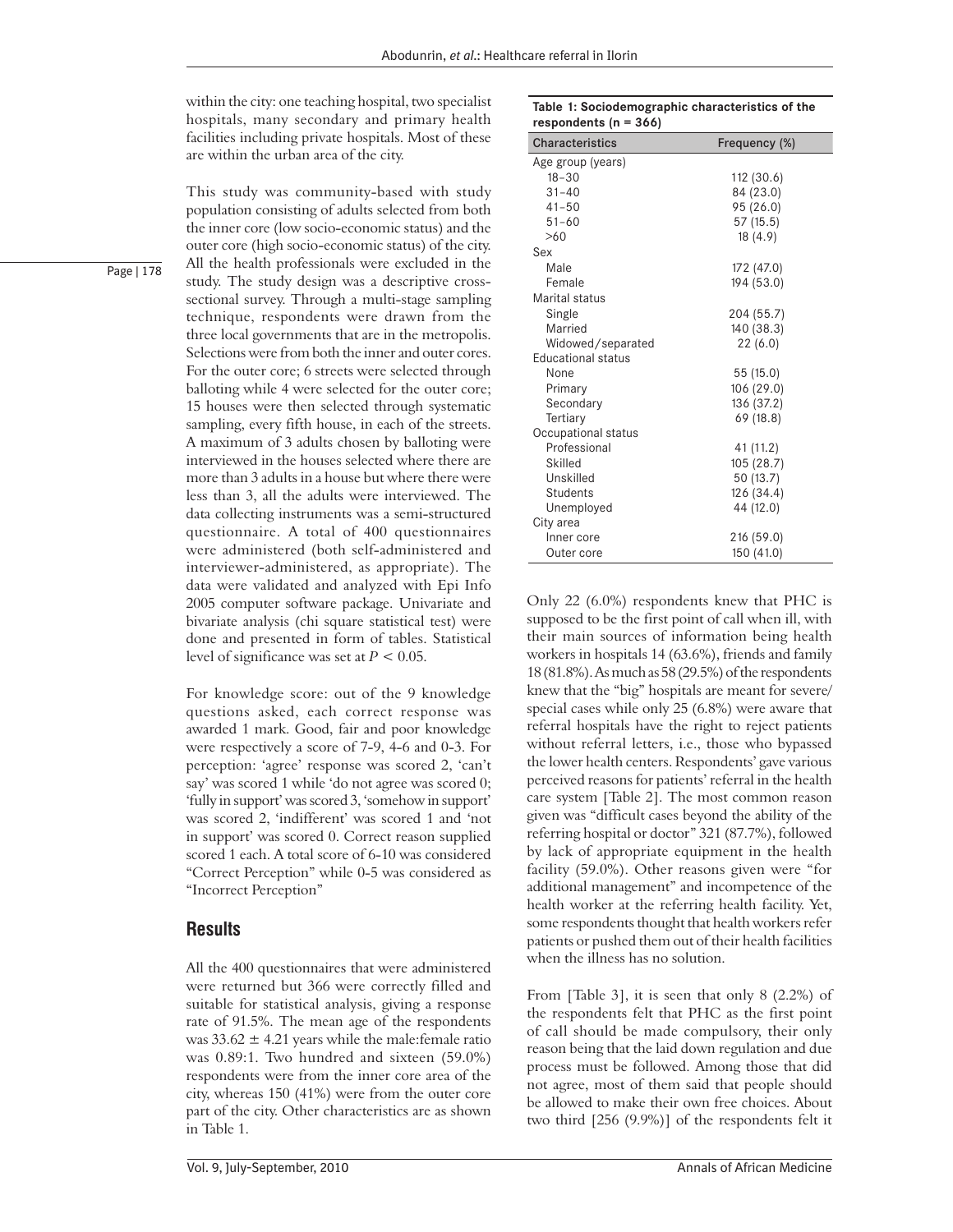| Table 2: Respondents' knowledge of referral |  |
|---------------------------------------------|--|
| system in health care                       |  |

| Variable                                                               | Frequency<br>$(\%)$ |
|------------------------------------------------------------------------|---------------------|
| Awareness                                                              |                     |
| Attend lower health centers                                            |                     |
| before "Big" hospitals                                                 |                     |
| Yes                                                                    | 22(6.0)             |
| N٥                                                                     | 344 (94.0)          |
| Have a referral letter before                                          |                     |
| going to "Big" hospitals                                               | 37 (10.1)           |
| Yes                                                                    | 329 (89.9)          |
| Nο                                                                     |                     |
| "Big" hospitals meant for                                              |                     |
| severe/special cases only                                              |                     |
| Yes                                                                    | 58 (15.8)           |
| N٥                                                                     | 308 (84.2)          |
| Big hospitals can reject patients                                      |                     |
| Who bypassed the lower health centers                                  |                     |
| Yes                                                                    | 25(6.8)             |
| Nο                                                                     | 341 (93.2)          |
| Reasons for referring patients*                                        |                     |
| Difficult cases ( $n = 366$ )                                          | 321 (87.7)          |
| For additional management ( $n = 366$ )                                | 284 (77.6)          |
| Incompetence of the health worker at<br>referring center ( $n = 366$ ) | 129 (35.2)          |
| Lack of appropriate equipment<br>in the facility ( $n = 366$ )         | 216 (59.0)          |
| When the illness has no<br>solution ( $n = 366$ )                      | 92 (25.1)           |

\*Multiple responses

would be unreasonable for the teaching hospital or any hospital to reject patients on the basis of not being referred or because the illnesses are minor. Others were of the opinion that such act will be unethical, unlawful and will constitute wickedness to humanity. Of all the respondents, only 23 claimed they had been refused attention in any hospital only on the basis of not been referred.

Both respondents' knowledge and perception were associated their level of education with *P* < 0.01 [Table 4] but not with their area of abode [Table 5]. The higher the level of education, the more knowledge the respondents have about referral in the health system and the more likely they have correct perception of referral in health care. Only about 26% of those with tertiary education had poor knowledge of referral as compared with at least 70% in those with primary, secondary and those without any formal education

# **Discussion**

The respondents generally had poor knowledge of referral in the health care system as only about 35.2% of them had average and above average knowledge. There was very poor understanding of the use of PHC as first point of call for health care (6.0%); the respondents did not know the difference between

| Table 3: Respondents' perception toward referral |                     |            |  |  |  |  |
|--------------------------------------------------|---------------------|------------|--|--|--|--|
| system in health care                            |                     |            |  |  |  |  |
| Perception                                       | Frequency<br>$(\%)$ |            |  |  |  |  |
| Compulsory PHC as first                          |                     |            |  |  |  |  |
| point of call (n = $366$ )*                      |                     |            |  |  |  |  |
| Agree                                            | 8(2.2)              |            |  |  |  |  |
| Do not agree                                     | 347 (94.8)          |            |  |  |  |  |
| Can't say/no response                            | 11(3.0)             |            |  |  |  |  |
| Referral to be mandatory before                  |                     |            |  |  |  |  |
| attention at higher levels (n = $366$ )*         |                     | Page   179 |  |  |  |  |
| Fully in support                                 | 25(6.8)             |            |  |  |  |  |
| Somehow in support                               | 42 (11.5)           |            |  |  |  |  |
| Indifferent                                      | 17(4.6)             |            |  |  |  |  |
| Do not support                                   | 282 (77.1)          |            |  |  |  |  |
| Reason why referral should not                   |                     |            |  |  |  |  |
| be mandatory (n = 282)**                         |                     |            |  |  |  |  |
| Not reasonable                                   | 256 (90.8)          |            |  |  |  |  |
| Unethical/unlawful                               | 213 (75.5)          |            |  |  |  |  |
| Wickedness                                       | 55 (19.5)           |            |  |  |  |  |
| No reason given                                  | 11(3.9)             |            |  |  |  |  |
| Lower hospitals are not adequate                 | 62 (16.9)           |            |  |  |  |  |
| Lower hospitals are not competent                | 48 (13.1)           |            |  |  |  |  |
| Ever been turned down in hospital for lack       |                     |            |  |  |  |  |
| of referral letter/bypassing lower hospital      |                     |            |  |  |  |  |
| $(n = 366)^*$                                    |                     |            |  |  |  |  |
| Yes                                              | 23(6.3)             |            |  |  |  |  |
| No                                               | 343 (93.7)          |            |  |  |  |  |
| <b>ARR 105 11</b><br>$+ + -$                     |                     |            |  |  |  |  |

\*Multiple responses; \*\*Single response

the levels of health care facilities. This finding is supported by that in Zimbabwe<sup>[10]</sup> that people did not know the functional difference between a hospital, a clinic or basic health centre; they only knew the physical difference. However, the knowledge in this study was found to be associated with the educational level  $(P < 0.05)$  unlike the Zimbabwean study; those with tertiary educational level had a better knowledge with about threequarter of them having a fair knowledge of referral, unlike those with lower level of education. The knowledge was not found to be associated with area of residence as would be expected since most people in the inner core area were of low socioeconomic status and low level of education.

Akande[8] noted in his study in Ilorin that to make clients utilize primary and secondary health facilities, necessary steps need to be put in place and create disincentives for patients bypassing these levels and this was also supported by other studies.<sup>[3,12]</sup> Referral policy, which is an essential part of any nation's health system, is facing a lot of problems especially in developing countries leading to overcrowding in the hospitals.[12] Referral hospitals therefore must enforce protocols which its doctors must be aware of.

However, only 2.2% felt that referral from a lower level hospital should be made compulsory; they felt people should be allowed to make free choices.